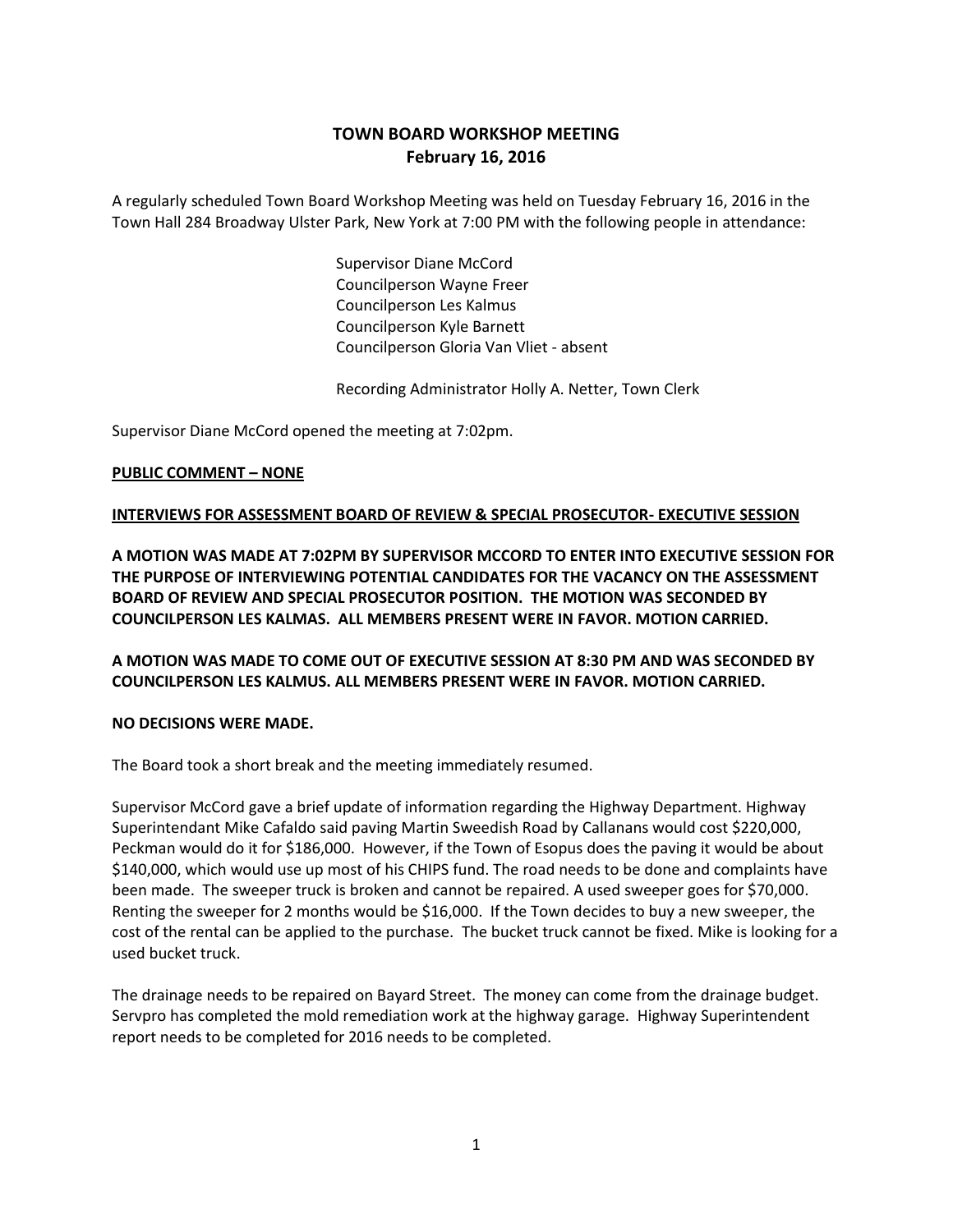# **TRANSFER STATION**

Supervisor McCord said the Liberta Bros Inc. was the low bidder and asked if the Board would like to have him come to a meeting so they could meet with him. Councilperson Wayne Freer said he looked around but Liberta has not been in the Transfer Station business in our area long enough to find anyone who had anything good or bad to say. Supervisor McCord said they have been in business for 35 years. She had previously talked to the Supervisor of Marbletown and although they have only been working with Liberta for a month, he was extremely pleased with his services and said he didn't have to worry about it. Councilperson Barnett said he thought it was a good idea to bring him in to talk to. Councilperson Freer said he would like to see up to date income figures since the Transfer Station changed their rates on June 1, 2015. Town Clerk Holly Netter will compile the information for the Board. Mr. Liberta will be invited to the Town Board Meeting February 24, 2016. Councilperson Barnett said everyone should have a copy of the latest version of the RFP.

## **RECREATION BUILDING LOCATION**

Another discussion took place to determine where the new Recreation Building will be erected. The figures to locate the building behind Town Hall were not available for this meeting. Alternative ways to build the structure in the back of Town Hall have been discovered. If the amount of money to build the new structure behind Town Hall is manageable, it is the most desirable location.

## **COMPREHENSIVE PLAN**

A draft letter was given to the Board for review regarding the Comprehensive Plan. Councilperson Barnett was reminded that he was going to provide Supervisor McCord with the names of consulting firms that may be able to help with the Comprehensive Plan.

## **UNION NEGOTIATIONS – EXECUTIVE SESSION**

**A MOTION WAS MADE BY COUNCILPERSON KYLE BARNETT AT 8:40 PM TO ENTER INTO EXECUTIVE SESSION FOR THE PURPOSE OF PERSONNEL - UNION NEGOTIATIONS. THE MOTION WAS SECONDED BY CONCILPERSON WAYNE FREER. ALL MEMBERS PRESENT WERE IN FAVOR. MOTION CARRIED.**

**A MOTION WAS MADE BY COUNCILPERSON KYLE BARNETT AT 8:48 PM TO COME OUT OF EXECUTIVE SESSION. THE MOTION WAS SECONDED BY SUPERVISOR MCCORD. ALL MEMBERS PRESENT WERE IN FAVOR. MOTION CARRIED.**

**NO ACTION TAKEN.**

## **SOLAR- NYSERDA – EXECUTIVE SESSION**

**A MOTION WAS MADE BY COUNCILPERSON WAYNE FREER AT 8:49 PM TO DISCUSS A PERSONELL MATTER REGARDING THE SOLAR PROJECT. THE MOTION WAS SECONDED BY CONCILPERSON KYLE BARNETT. ALL MEMBERS PRESENT WERE IN FAVOR. MOTION CARRIED.**